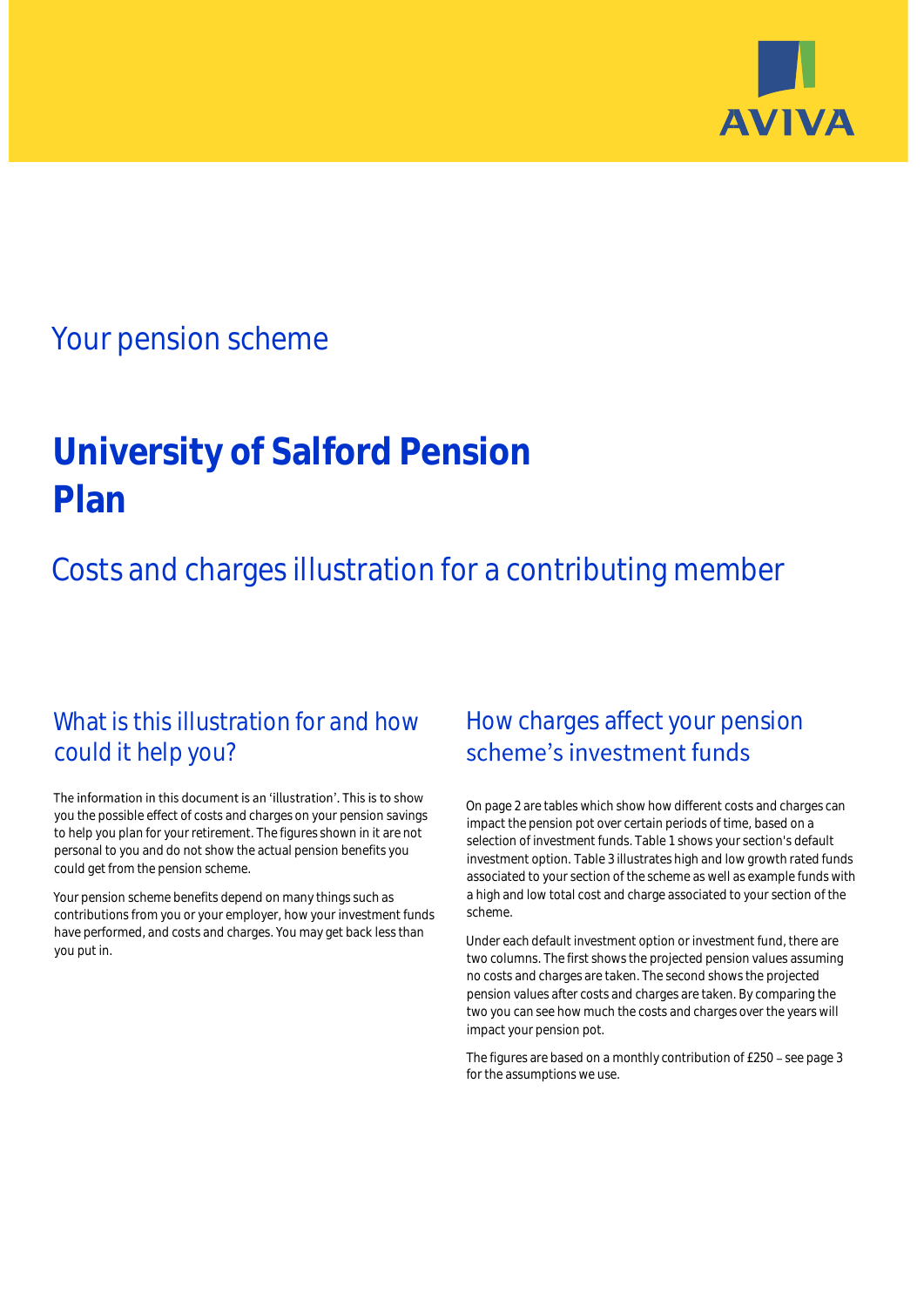#### **Table 1**

| Illustration of effect of costs and charges on the Default Investment Option in<br><b>University of Salford Pension Plan</b> |                                                     |                                    |  |  |  |  |  |  |
|------------------------------------------------------------------------------------------------------------------------------|-----------------------------------------------------|------------------------------------|--|--|--|--|--|--|
|                                                                                                                              | <b>My Future</b><br>Assumed growth rate 3.2% (p.a.) |                                    |  |  |  |  |  |  |
|                                                                                                                              |                                                     |                                    |  |  |  |  |  |  |
|                                                                                                                              | Assumed costs and charges 0.86% (p.a.)              |                                    |  |  |  |  |  |  |
| At end of year                                                                                                               | Projected value assuming no                         | <b>Projected value after costs</b> |  |  |  |  |  |  |
|                                                                                                                              | costs and charges are taken                         | and charges are taken              |  |  |  |  |  |  |
| $\mathbf{1}$                                                                                                                 | £2,980                                              | £2,970                             |  |  |  |  |  |  |
| $\overline{2}$                                                                                                               | £6,000                                              | £5,940                             |  |  |  |  |  |  |
| 3                                                                                                                            | £9,050                                              | £8,930                             |  |  |  |  |  |  |
| 4                                                                                                                            | £12,100                                             | £11,900                            |  |  |  |  |  |  |
| 5                                                                                                                            | £15,200                                             | £14,900                            |  |  |  |  |  |  |
| 10                                                                                                                           | £31,300                                             | £30,000                            |  |  |  |  |  |  |
| 15                                                                                                                           | £48,300                                             | £45,100                            |  |  |  |  |  |  |
| 20                                                                                                                           | £66,200                                             | £60,500                            |  |  |  |  |  |  |
| 25                                                                                                                           | £85,000                                             | £76,000                            |  |  |  |  |  |  |
| 30                                                                                                                           | £105,000                                            | £91,600                            |  |  |  |  |  |  |
| 35                                                                                                                           | £126,000                                            | £107,000                           |  |  |  |  |  |  |
| 40                                                                                                                           | £147,000                                            | £122,000                           |  |  |  |  |  |  |
| 45                                                                                                                           | £165,000                                            | £135,000                           |  |  |  |  |  |  |
| 50                                                                                                                           | £181,000                                            | £144,000                           |  |  |  |  |  |  |

### **Table 2**

| List of Funds included in the Default Investment Option |                       |                    |
|---------------------------------------------------------|-----------------------|--------------------|
| <b>Fund name</b>                                        | <b>Total Cost and</b> | <b>Growth Rate</b> |
|                                                         | Charge (p.a.)         | (p.a.)             |
| Av MyM My Future Growth                                 | 0.88%                 | 3.60%              |
| Av MyM My Future Consolidation                          | 0.83%                 | 2.40%              |
|                                                         |                       |                    |
|                                                         |                       |                    |
|                                                         |                       |                    |
|                                                         |                       |                    |
|                                                         |                       |                    |
|                                                         |                       |                    |
|                                                         |                       |                    |
|                                                         |                       |                    |

#### **Aviva Life & Pensions UK Limited.**

Registered in England No. 3253947. Registered office: Aviva, Wellington Row, York, YO90 1WR. Authorised by the Prudential Regulation Authority and regulated by the Financial Conduct Authority and the Prudential Regulation Authority. Firm Reference Number 185896. **aviva.co.uk** TEMP GFI NG071309 09/2018